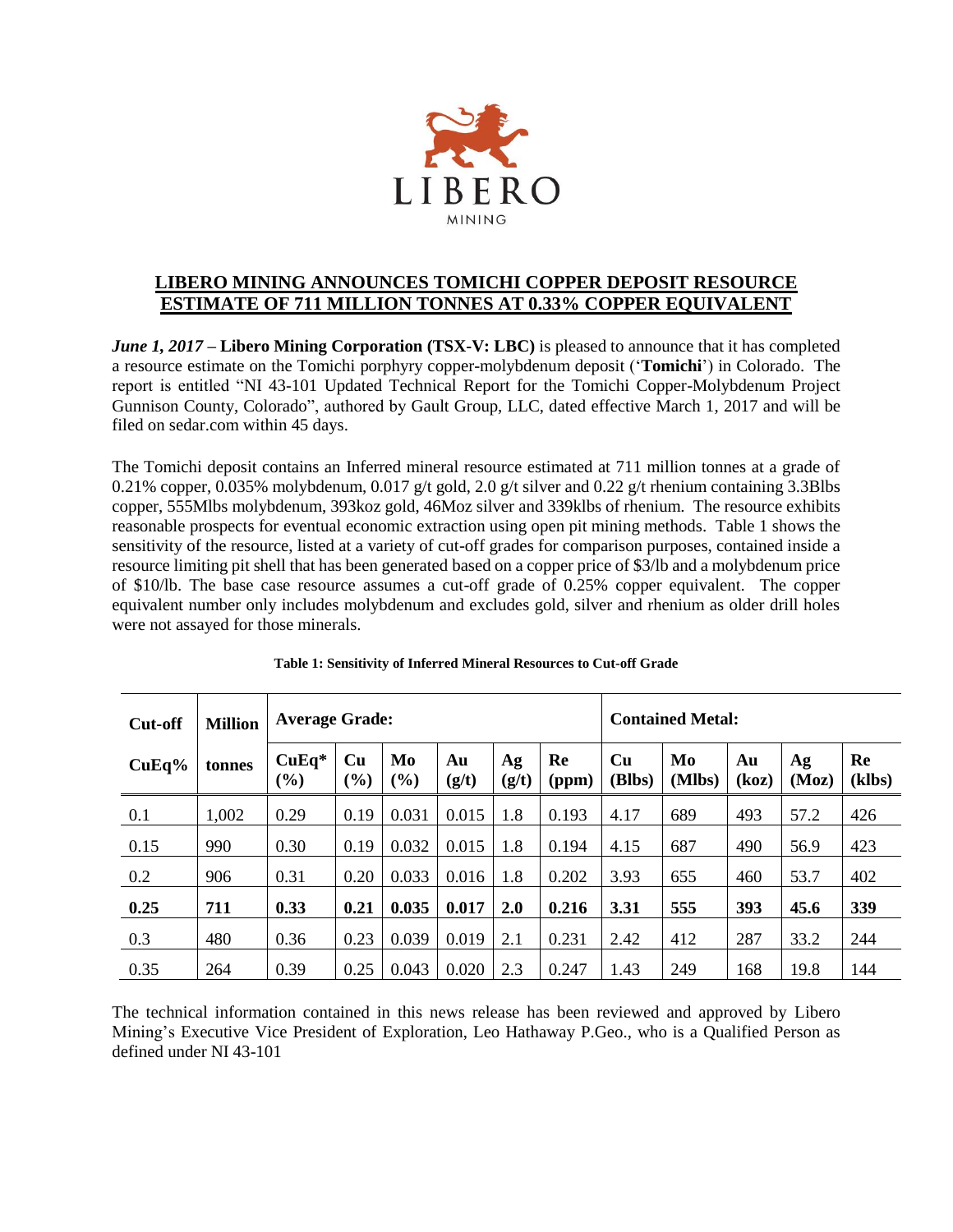Estimations are made from 3D block models based on geostatistical applications using commercial mine planning software (MineSight® v11.50-1). The block model has a nominal block size measuring 15 x 15 x 15 m. The resource estimate was generated using drill hole sample assay results and the interpretation of a geological model which relates to the spatial distribution of copper, molybdenum, gold, silver and rhenium. Interpolation characteristics were defined based on the geology, drill hole spacing, and geostatistical analysis of the data. The effects of potentially anomalous high-grade sample data, composited to three metre intervals, are controlled using both traditional top-cutting as well as limiting the distance of influence during block grade interpolation. The grade models have been validated using a combination of visual and statistical methods. The resources were classified according to their proximity to the sample data locations and are reported, as required by NI 43-101, according to the CIM Definition Standards for Mineral Resources and Mineral Reserves. Model blocks within a maximum distance of 150m from a drill hole are included in the Inferred category. The estimate of inferred mineral resources is within a limiting pit shell derived using projected technical and economic parameters.

## *About Tomichi*

Tomichi is located on the southern edge of the Sawatch Range in the Tomichi Mining District, Gunnison County, Southwestern Colorado and consists of 49 unpatented lode mining claims with a total area of 409 hectares located on US Department of Agriculture Forest Service land. Tomichi was initially worked on in the 1950's by Climax Molybdenum Co. and in the 1980's by Molycorp Inc. The only drilling that has been carried out since then were five diamond core drill holes in 2012. In total 52 diamond core drill holes were completed comprising 16,612 metres of drilling with significant mineralised intervals commencing near surface.

Tomichi is a porphyry copper-molybdenum deposit that has all the characteristics of porphyry systems including multiple intrusions, zoned hydrothermal alteration, and multiple stages of veining and sulphide mineralization. Mineralization is characterized by disseminated and fracture controlled molybdenite and chalcopyrite hosted by a mid-Tertiary, potassic altered, intrusive system dominated by a porphyritic quartz monzonite. The mineralized porphyry is exposed at surface on top of Copper Hill. Diamond drilling has intersected copper-molybdenum mineralization over a surface area in excess of 1,500 metres by 800 metres, to a depth of at least 600 metres and remains open to the north, east and at depth. Many drill holes were terminated at depths ranging from 300 to 400 metres below surface in economic mineralization.

## *About Libero Mining Corporation*

Libero plans to acquire a number of high-quality copper deposits in the Americas with a significant resource, but without any fatal flaws or significant holding costs. At the appropriate time in the cycle, these assets will be advanced and de-risked by a seasoned team to minimize dilution and maximize shareholder value.

For further information, please contact Ian Slater, Chairman:

Suite 2348 – 666 Burrard Street Vancouver, BC, V6C 2X8 +1 604 638 2545 [info@liberomining.com](mailto:info@liberomining.com)